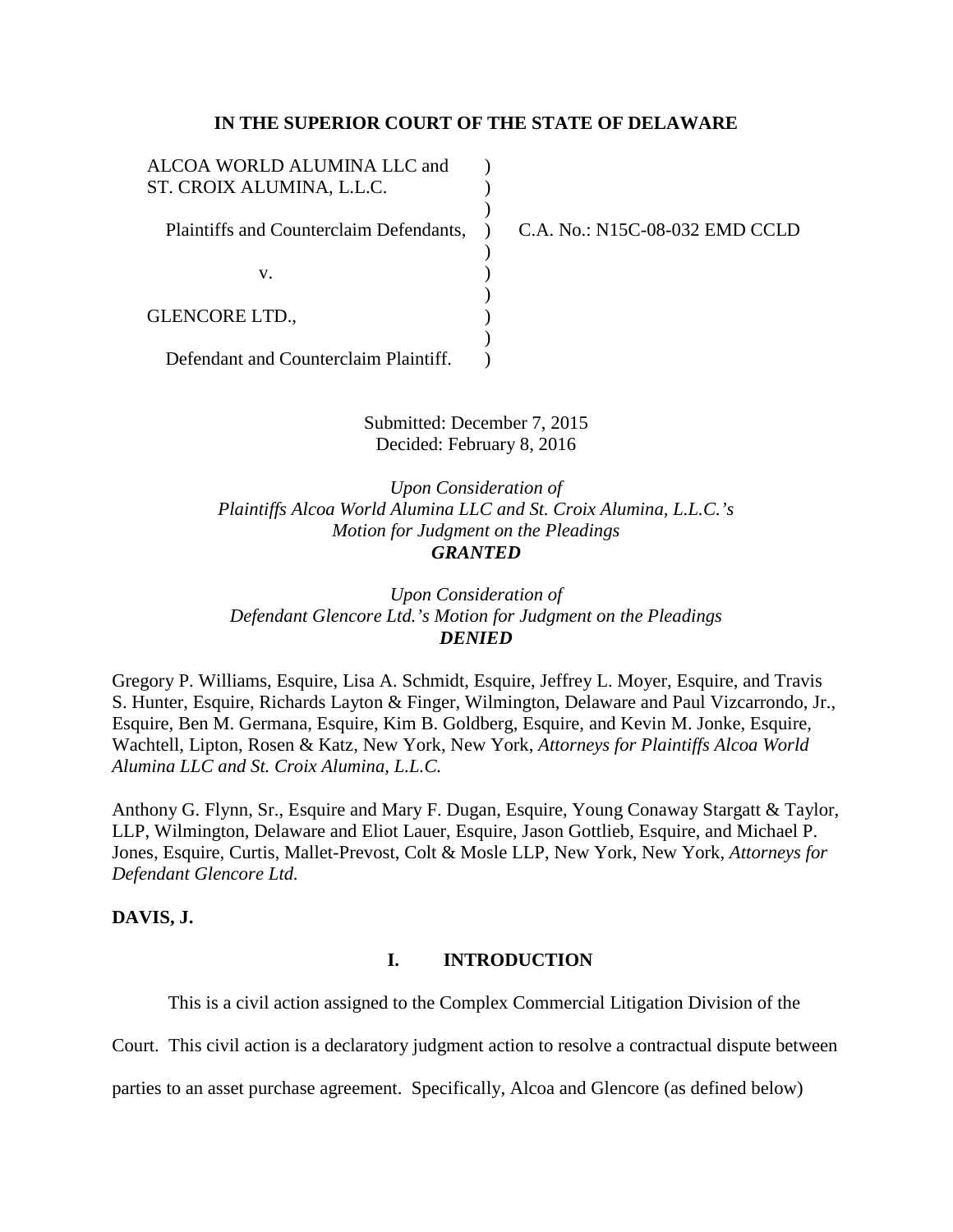disagree as to the contractual indemnification rights owed by one former owner of an aluminum refinery (Alcoa) to another former owner (Glencore) for potential losses in a separate action by a third party that involves liability for environmental conditions at the aluminum refinery.

In 2005 and 2007, the government of the Virgin Islands brought actions (the "Virgin Islands Actions") under the Comprehensive Environmental Reponses, Compensation, and Liability Act ("CERCLA") against the former owners and operators of an aluminum refinery located in St. Croix (the "Refinery").<sup>[1](#page-1-0)</sup> The Refinery produced bauxite residue—a hazardous waste—that harmed the Virgin Islands' natural resources. The Virgin Islands Actions ended with two settlements. In the first, Plaintiff St. Croix Alumina, L.L.C. ("SCA") agreed to pay for the remediation of one bauxite residue storage area. Plaintiff Alcoa World Alumina LLC ("AWA" and, together with SCA, "Alcoa") is SCA's parent; AWA did not settle in the Virgin Islands Action. In the second settlement, Lockheed Martin Corporation ("Lockheed") agreed to pay for the remediation of the second bauxite residue storage area and to pay \$20.75 million in remediation costs.

Defendant Glencore Ltd. ("Glencore") purchased the Refinery from Lockheed in 1989 through a contract dated April 26, 1989 (the "1989 Agreement"). The 1989 Agreement contains an article that provides that Glencore must indemnify Lockheed for certain "Pre-Closing Environmental Conditions." Lockheed is suing Glencore under this article of the 1989 Agreement in the Southern District of New York on May 11, 2015 (the "New York Action"), seeking indemnification for the costs of settling the Virgin Islands Actions.

Under an Acquisition Agreement dated July 19, 1995 (the "1995 Agreement), SCA purchased the Refinery from Glencore. The 1995 Agreement states that SCA would only accept the liabilities listed in Exhibit B of the 1995 Agreement. The 1995 Agreement also contained an

<span id="page-1-0"></span><sup>&</sup>lt;sup>1</sup> The specifics of the Virgin Island Actions are discussed in more detail in Section II.B below.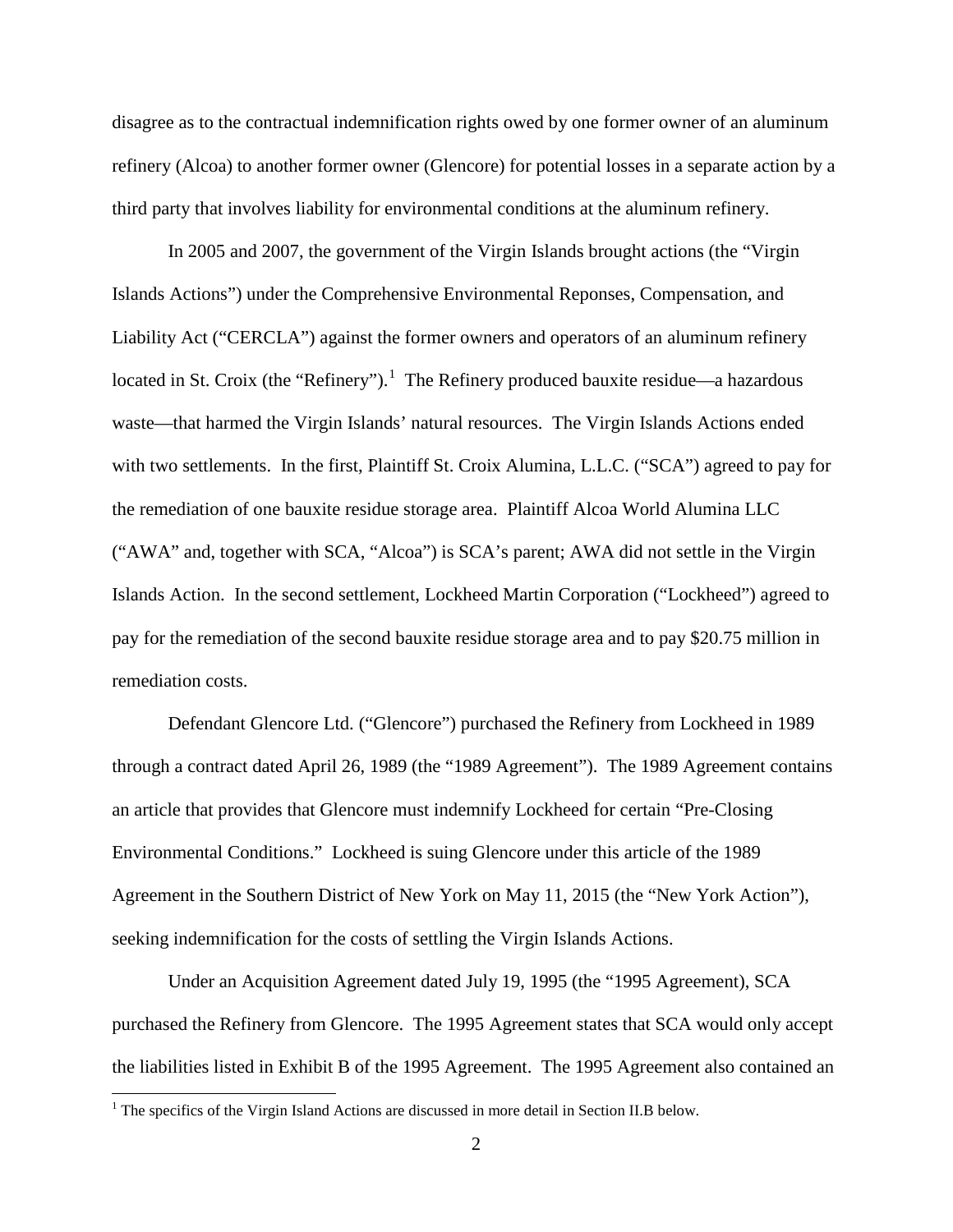article that provided for the indemnification of Pre-Closing Environmental Conditions. Alcoa filed the present action asking for a declaratory judgment that Alcoa does not have to defend Glencore in the New York Action or indemnify Glencore for costs related to the New York Action. Glencore filed eleven counterclaims, claiming that Alcoa breached the 1995 Agreement and asking the Court to declare that Alcoa must indemnify Glencore.

Aloca filed the Complaint for Declaratory Judgment (the "Complaint") on August 6, 2015. The Court held certain hearings and status conferences with the parties. During these, the parties represented to the Court that most of the facts in this civil action were not disputed. Moreover, the parties felt that the Court may be able to decide the dispute through motions under Civil Rule 12(c). Given this, Glencore filed the Answer, Affirmative Defenses, and Counterclaims of Defendant Glencore Ltd. (the "Counterclaims") on August 27, 2015. Alcoa filed Plaintiffs' Reply and Affirmative Defenses to Counterclaims on September 16, 2015.

Alcoa filed Plaintiffs' Motion for Judgment on the Pleadings on Plaintiffs' Claims and on Defendant's Counterclaims Two, Three, and Six Through Eleven ("Alcoa's Motion") on September 16, 2015. Glencore filed Glencore Ltd.'s Rule 12(c) Motion for Judgment on the Pleadings ("Glencore's Motion") on October 2, 2015. Glencore filed Glencore Ltd.'s Answering Brief in Opposition to Alcoa's Rule 12(c) Motion for Judgment on the Pleadings ("Glencore's Opposition") on October 12, 2015. Alcoa filed Plaintiffs' Reply Brief in Support of Plaintiffs' Motion for Judgment on the Pleadings on Plaintiffs' Claims and on Defendant's Counterclaims Two, Three, and Six Through Eleven ("Alcoa's Reply") on October 23, 2015. Alcoa filed Plaintiffs' Brief in Opposition to Defendant's Motion for Judgment on the Pleadings ("Alcoa's Opposition") on October 23, 2015. Glencore filed Reply Brief in Support of Glencore Ltd.'s Rule 12(c) Motion for Judgment on the Pleadings ("Glencore's Reply") on November 2, 2015.

3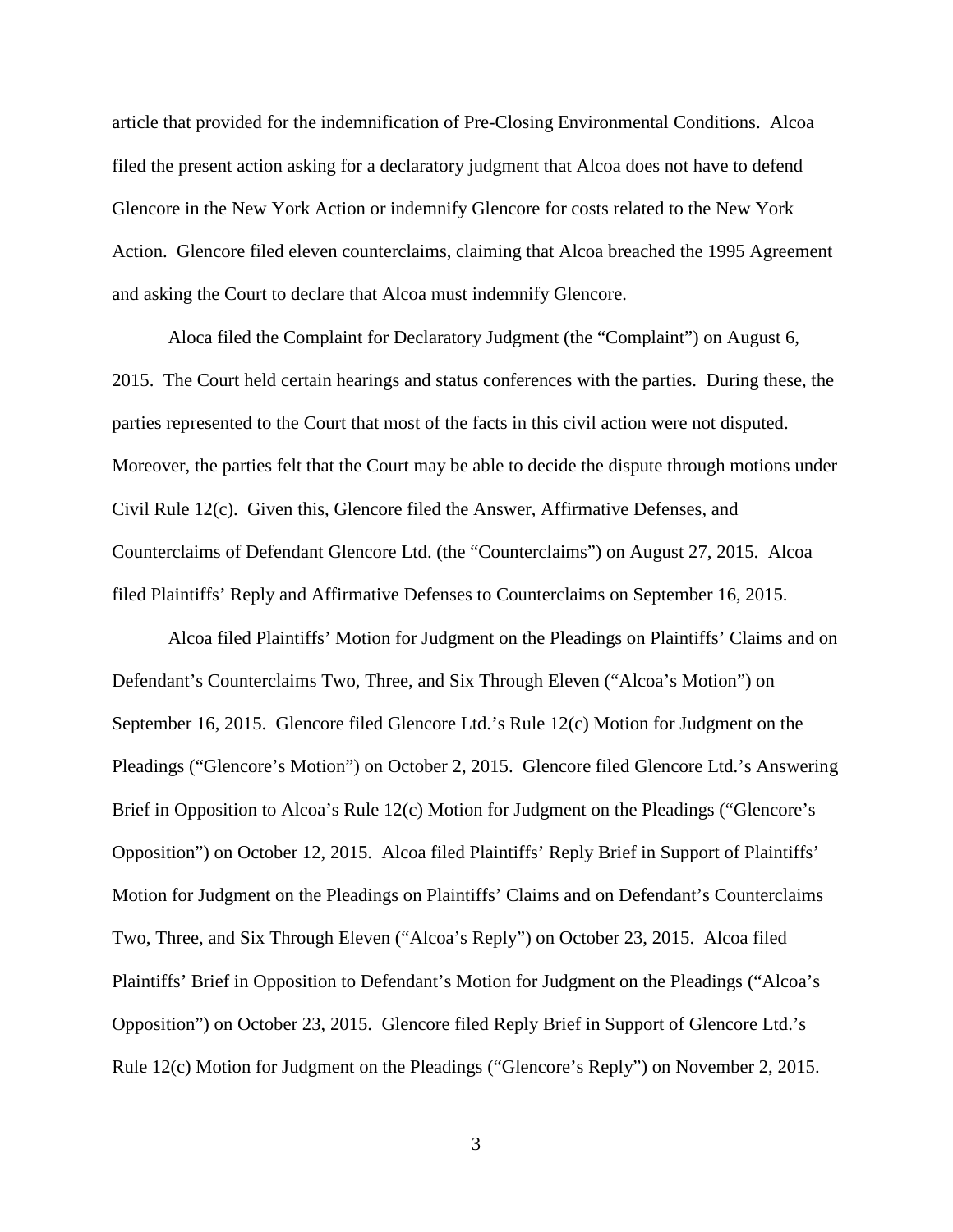On December 7, 2015, the Court held a hearing on Alcoa's Motion, Glencore's Motion, Glencore's Opposition, Alcoa's Reply, Alcoa's Opposition, and Glencore's Reply. At the conclusion of the hearing, the Court took the matter under advisement.

This is the Court's decision on the Motions. For the reasons set forth below, the Court will **GRANT** Alcoa's Motion and will **DENY** Glencore's Motion.

### **II. RELEVANT FACTS**

### **A. THE REFINERY OWNERSHIP**

A predecessor of Lockheed built the Refinery in 1965.<sup>[2](#page-3-0)</sup> The Refinery processes bauxite ore into alumina.<sup>[3](#page-3-1)</sup> The process produces alumina, sand, and bauxite residue (also known as "red mud").<sup>[4](#page-3-2)</sup> Red mud is a hazardous material that can cause environmental problems.<sup>[5](#page-3-3)</sup> Between 1965 and 1972, Lockheed and its predecessors deposited the red mud into a storage facility now called "Area B."<sup>[6](#page-3-4)</sup> From 1972 on, Lockheed and its successors deposited the red mud into a storage facility now called "Area A."[7](#page-3-5)

On April 26, 1989, Virgin Islands Alumina Corporation ("Vialco"), an affiliate of Glencore, acquired the Refinery from Martin Marietta Aluminum Properties, Inc. ("Martin Marietta") pursuant to the 19[8](#page-3-6)9 Agreement.<sup>8</sup> In an April 26, 1989 letter, Clarendon Ltd. (now named Glencore Ltd.) guaranteed Vialco's performance under the 1989 Agreement, including any indemnification obligations to Martin Marietta.<sup>[9](#page-3-7)</sup> Martin Marietta later merged into Lockheed. Lockheed was the successor to the 1989 Agreement.<sup>10</sup>

- <span id="page-3-3"></span><sup>5</sup> *Id.* at 2-3.<br><sup>6</sup> *Id.* at 26.<br><sup>7</sup> *Id.* 8 *Id.* at 28.
- <span id="page-3-4"></span>
- <span id="page-3-6"></span><span id="page-3-5"></span>

<span id="page-3-7"></span><sup>8</sup> *Id.* at 28. <sup>9</sup> *Id.* at 29. <sup>10</sup> *Id.*

<span id="page-3-8"></span>

<span id="page-3-0"></span> $2$  Answer, Affirmative Defenses, and Counterclaims of Defendant Glencore Ltd. at 26.

<span id="page-3-1"></span><sup>3</sup> *Id.*

<span id="page-3-2"></span> $4$  *Id.*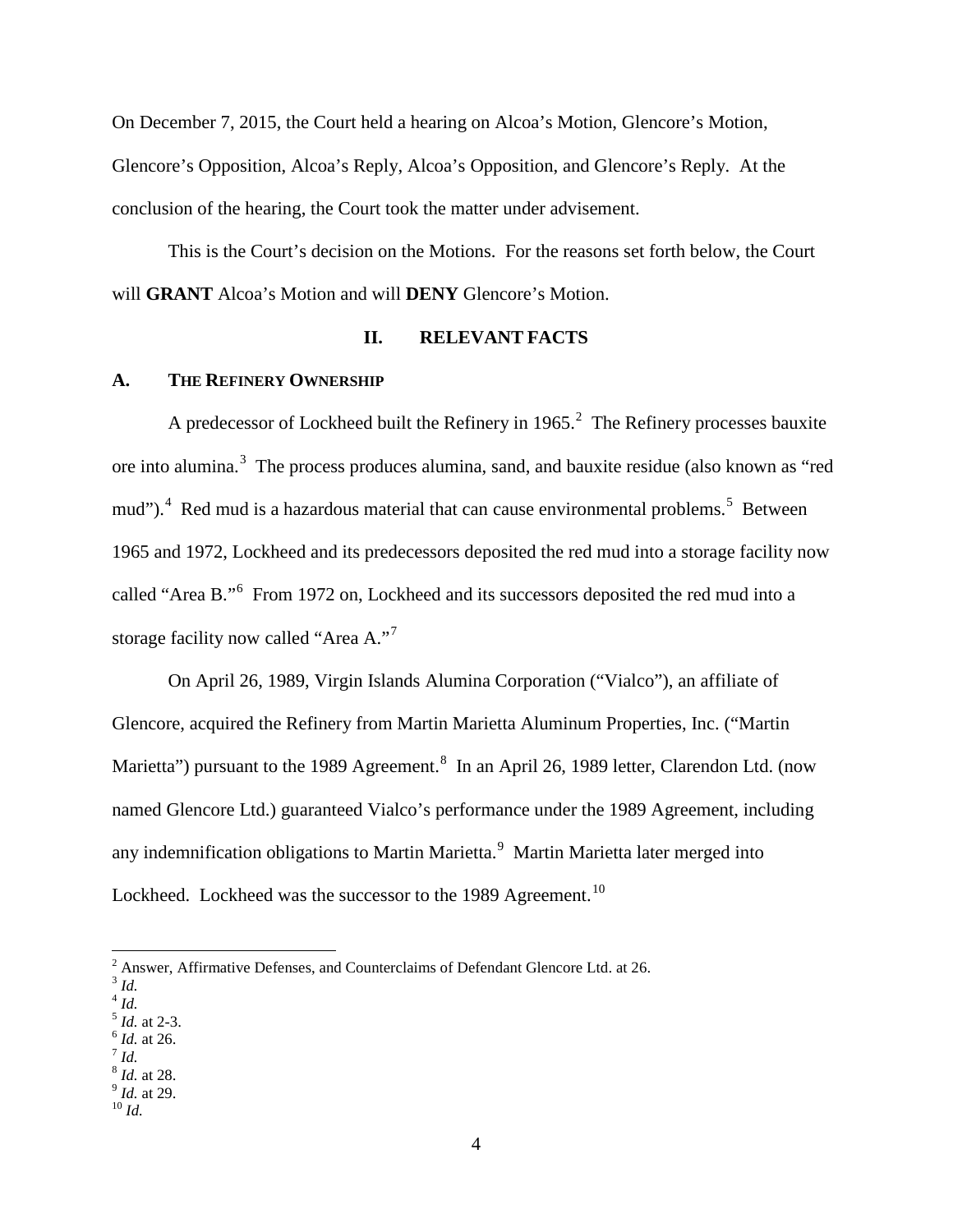On July 24, 1995, SCA acquired the Refinery from Vialco through the 1995

Agreement.<sup>[11](#page-4-0)</sup> The 1995 Agreement defines Vialco as the "Seller" and SCA as the "Buyer." <sup>12</sup>

Article 7.3 of the 1995 Agreement sets out the claims and costs for which SCA must indemnify

Vialco:

Subject to the provisions of Article VIII of this Agreement, Buyer shall indemnify and hold Seller harmless from and against any and all Losses arising out of or related to:

- (1) activities or transactions occurring or entered into by Buyer after the Closing Date;
- (2) any failure to perform or breach by Buyer of any representation, warranty, covenant, obligation or undertaking made or assumed by Buyer in or pursuant to this Agreement which survives Closing;
- (3) the Assumed Liabilities. $13$

The Assumed Liabilities are set out in Article 2.1 of the 1995 Agreement.<sup>14</sup> Relevant to

this civil action is Article 2.1(a):

(a) Upon the terms and subject to the conditions contained herein, Seller hereby sells, conveys, transfers, assigns and delivers to Buyer, and Buyer hereby acquires the Assets of Seller, and Buyer hereby assumes the Assumed Liabilities set forth on Exhibit B. The Assets are being sold "AS IS, WHERE IS," without representation, warranty or guaranty of any kind or nature, express or implied, except to the extent specifically provided otherwise in Article IV of this Agreement.<sup>[15](#page-4-4)</sup>

The end of Article 2.1 provides that: "**EXCEPT AS SET FORTH ON** *EXHIBIT B***, NO** 

# **LIABILITIES, ACTUAL, CONTINGENT OR OTHERWISE, ARE BEING**

# **TRANSFERRED BY SELLER TO BUYER.**"[16](#page-4-5)

<span id="page-4-1"></span><span id="page-4-0"></span><sup>&</sup>lt;sup>11</sup> *Id.* 12 Complaint for Declaratory Judgment, Exhibit 1, Acquisition Agreement at 1. Article 7.3. Exhibit 1 to the Complaint for Declaratory Judgement will be cited to as "Acquisition Agreement at \_\_."

<span id="page-4-2"></span><sup>&</sup>lt;sup>13</sup> *Id.*, Acquisition Agreement at Article 7.3.<br><sup>14</sup> *Id.* at Article 2.1.<br><sup>15</sup> *Id.*(emphasis in original). <sup>16</sup> *Id.*(emphasis in original).

<span id="page-4-3"></span>

<span id="page-4-4"></span>

<span id="page-4-5"></span>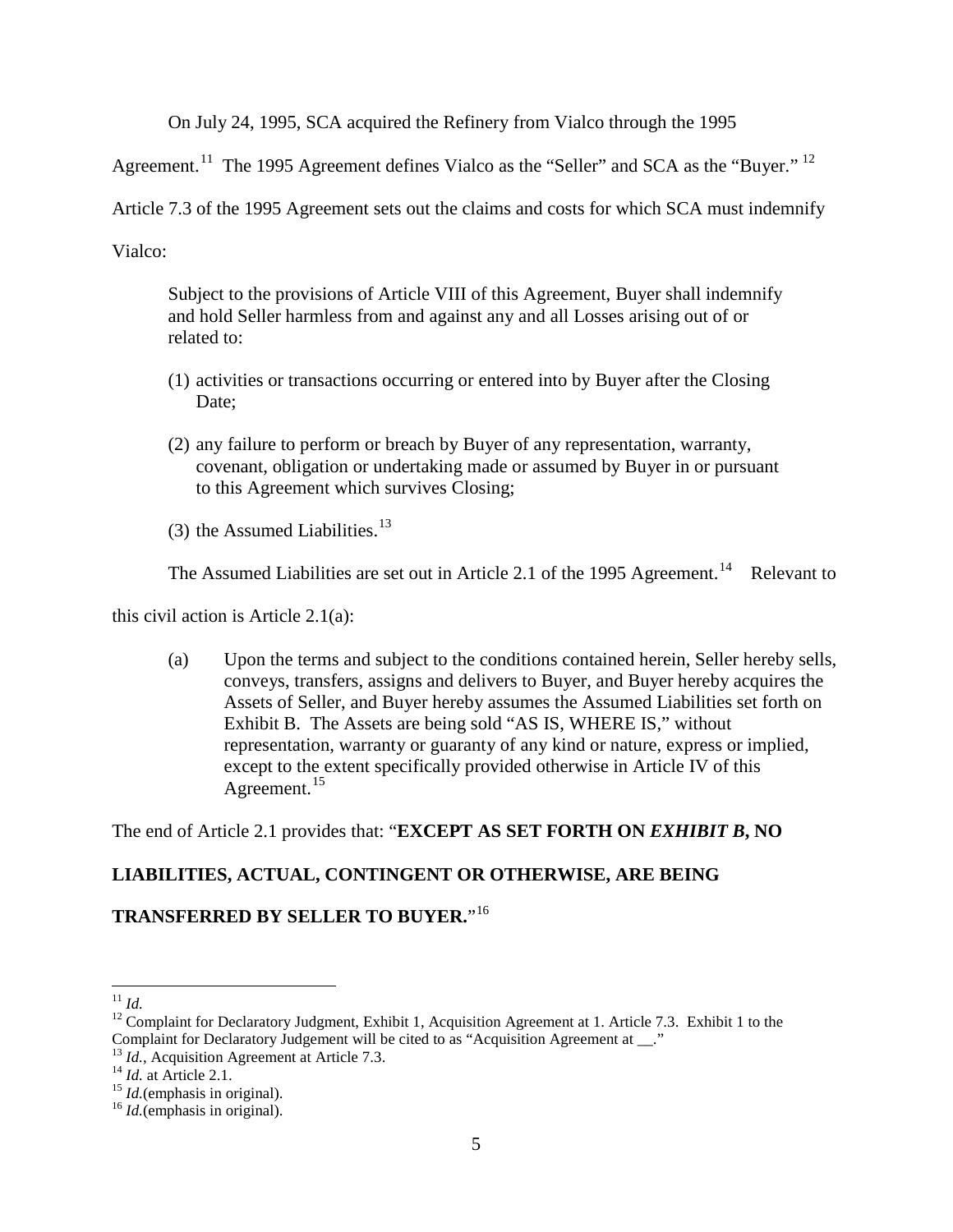Exhibit B lists the liabilities assumed under Article  $2.1(a)$ .<sup>[17](#page-5-0)</sup> The list includes:

- 1. The liabilities and obligations which Buyer assumes pursuant to the provisions of Article II of the Agreement.
- 2. The liabilities and obligations of Seller under the executory portion of any assigned contract or agreement referred to on Exhibit A to the Agreement, excluding amounts due and owing or in dispute as of the Closing Date.
- 3. The liabilities and obligations of Seller under the executory portion of any permit, license, governmental order, directive, or agreement (a) issued to Seller prior to the Closing Date in the ordinary course of the ownership of the Assets and the business and operation of the Refinery and (b) assigned and transferred pursuant to the Agreement.
- 4. From and after the Closing Date, any and all Losses, except those which Seller is responsible to pay pursuant to this Agreement and those as to which Buyer is entitled to be indemnified pursuant to the terms of this Agreement.<sup>[18](#page-5-1)</sup>

Exhibit A of the 1995 Agreement lists the assets being sold, including the contracts

assumed.<sup>[19](#page-5-2)</sup> Only two contracts are assumed:

• Contracts:

That certain Agreement between Seller and the Virgin Island Water and Power Authority dated April 2, 1993; and

That certain Tolling Agreement between Seller and Hess Oil Virgin Islands Corporation dated October 14, 1994.<sup>[20](#page-5-3)</sup>

The 1995 Agreement defines "Loss" as "any claim, liability, loss, damage, cost or expense,

including reasonable counsel fees and disbursements, arising from the ownership or operation of

the Refinery."<sup>21</sup>

Article VIII contains a more specific indemnification provision for Pre-Closing

Environmental Conditions:

<span id="page-5-2"></span>

<span id="page-5-4"></span><span id="page-5-3"></span>

<span id="page-5-1"></span><span id="page-5-0"></span><sup>17</sup> *Id.*at Ex. B. <sup>18</sup> *Id*. 19 *Id.*at Exhibit A. <sup>20</sup> *Id.* <sup>21</sup> *Id.*at Article 1.1.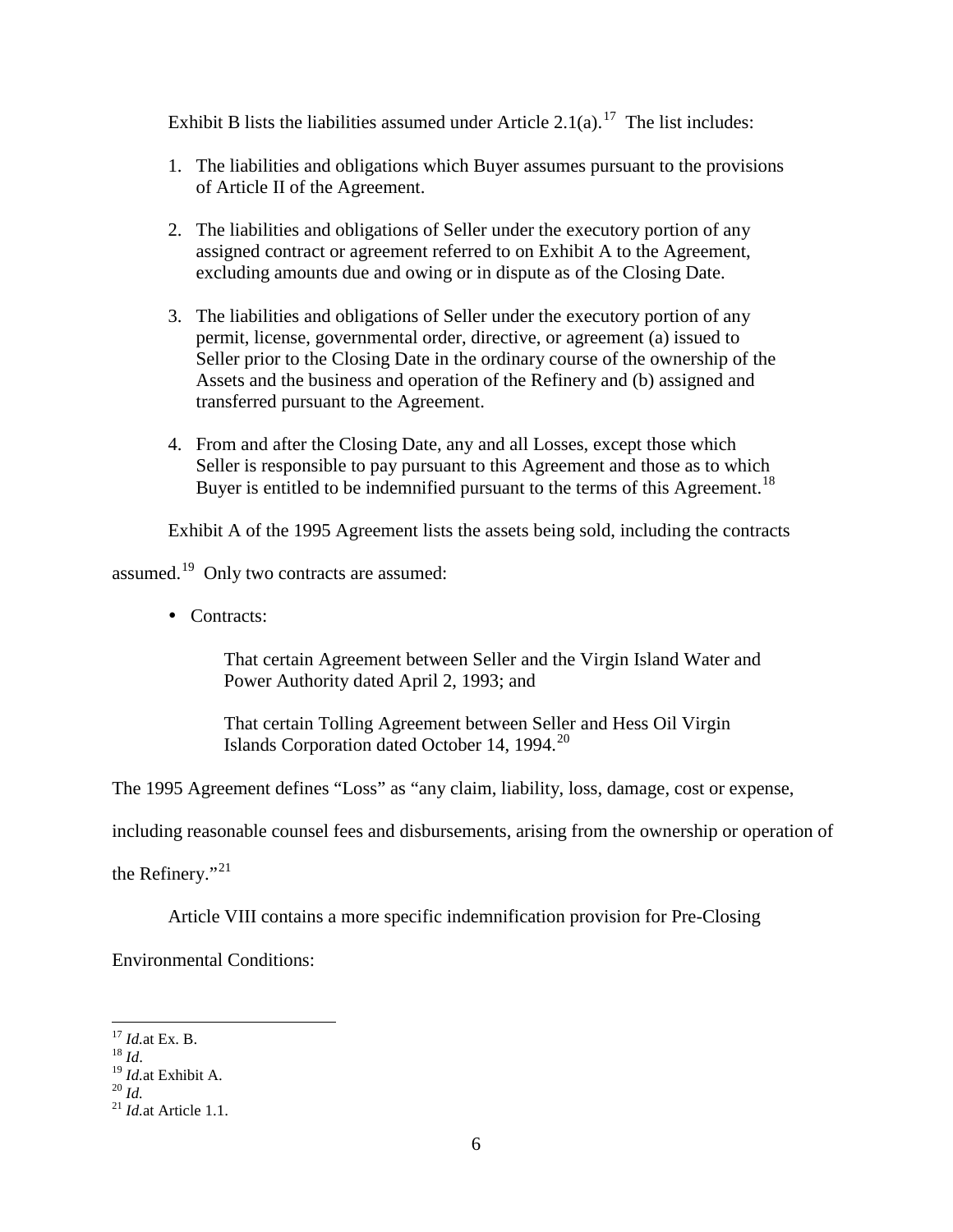Buyer shall be responsible for, and shall indemnify, save and hold Seller and its affiliates harmless with respect to

- (1) all Environmental Conditions at the Refinery which are not Pre-Closing Environmental Conditions as to which Seller has agreed to indemnify Buyer pursuant to this Article VIII;
- (2) the removal or encasing of asbestos in or on Assets as contemplated by Section 8.6 of this Agreement; and
- (3) the maintenance, operation and management of all bauxite residue storage facilities appurtenant to the Refinery, including, but not limited, to Pre-Closing Environmental Conditions relating to bauxite residue storage and disposal but not including any improper storage or disposal of other materials in bauxite residue storage facilities, the storage or disposal of which materials created a Pre-Closing Environmental Condition.<sup>[22](#page-6-0)</sup>

"Pre-Closing Environmental Conditions" are:

[C]onditions arising from the operation of the Refinery by Seller or its agents, and existing at or before the Closing, pertaining to, without limitation, surface or subsurface conditions, soil or the groundwater at the Refinery, any off-site disposal arranged by or for Seller, and the migration of substances from the real property of the Refinery, to the extent, and only to the extent, that such conditions, pursuant to Legal Requirements as in effect on the Closing Date and application to the Assets and the Refinery:

- (1) require (with or without notice or a Judgment with respect thereto) remedial investigation and/or action and/or involve suits, actions or other proceedings for remedial action, study or investigation, and/or
- (2) give rise to Judgments, claims, demands, penalties, costs, and/or other liability of any nature of Buyer.<sup>[23](#page-6-1)</sup>

# **B. THE VIRGIN ISLANDS ACTIONS AND SETTLEMENTS**

On May 5, 2005, the Virgin Islands' Department of Natural Resources (the

"Government") filed an action (the "Government Action") against AWA, Lockheed, and

Vialco's parent Century Aluminum Company ("Century").<sup>24</sup> The Government Action alleged

<span id="page-6-2"></span>

<span id="page-6-1"></span><span id="page-6-0"></span><sup>&</sup>lt;sup>22</sup> *Id.*, Exhibit 1, Article 8.3.<br><sup>23</sup> *Id.*, Exhibit 1, Article 8.1.<br><sup>24</sup> Answer, Affirmative Defenses, and Counterclaims of Defendant Glencore Ltd. at 39-40.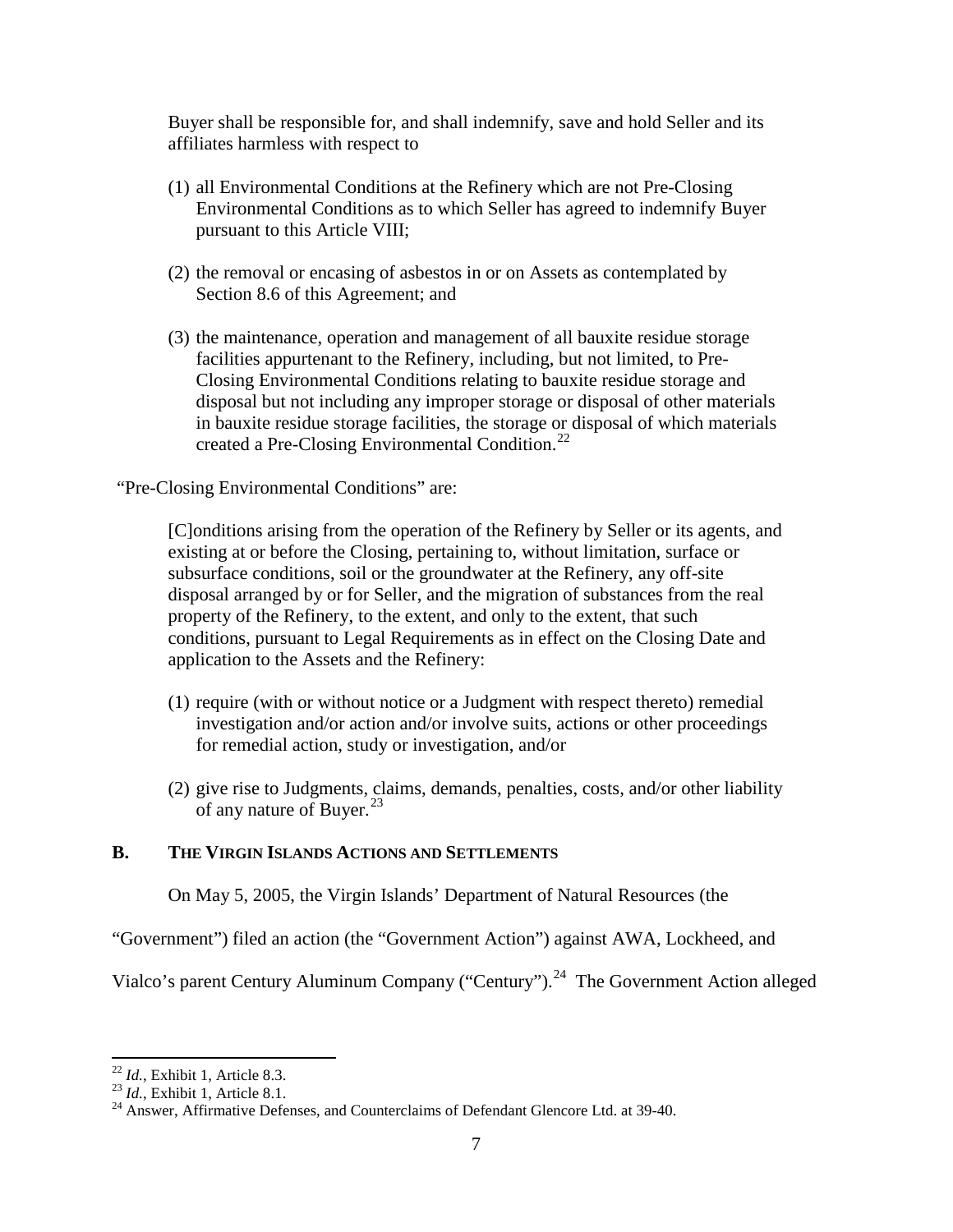that the defendants had violated CERCLA and Virgin Islands common law by failing to properly maintain, operate, and manage the red mud storage facilities at the Refinery.<sup>[25](#page-7-0)</sup>

Under CERCLA, all owners or operators of a facility like the Refinery can be held jointly and severally liable for the costs to remediate environmental contamination and for compensation for the loss of natural resources.<sup>[26](#page-7-1)</sup>

On October 18, 2007, the Government filed an action against the then-owner of the Refinery, St. Croix Renaissance Group ("SCRG").<sup>27</sup> On May 26, 2009, SCRG filed a Third Party Complaint against Alcoa, Lockheed, Vialco, and Century (the "Former Owners").<sup>28</sup> SCRG alleged that the Former Owners were jointly and severally liable for any remediation costs.<sup>[29](#page-7-4)</sup> On September 8, 2009, SCRG filed an amended action and named the Former Owners as defendants.<sup>30</sup> The Government then amended its own complaint to name the Former Owners as  $defendants.<sup>31</sup>$  $defendants.<sup>31</sup>$  $defendants.<sup>31</sup>$ 

On November 11, 2009, Vialco and Century informed Alcoa that SCA was responsible for any costs that Vialco or Century incurred in the Virgin Islands Actions under the 1995 Agreement.<sup>[32](#page-7-7)</sup> Vialco offered Alcoa the opportunity to assume Vialco's defense.<sup>33</sup> On November 23, 2009, Alcoa responded via letter that the 1995 Agreement did not obligate SCA to defend Vialco.<sup>[34](#page-7-9)</sup> Alcoa also stated that it would not respond to the request for indemnification at

<span id="page-7-0"></span><sup>&</sup>lt;sup>25</sup> *Id.* at 40.<br><sup>26</sup> Comprehensive Environmental Response, Compensation, and Liability Act, 42 U.S.C. §§ 9601-9675 (2012).<br><sup>27</sup> Answer, Affirmative Defenses, and Counterclaims of Defendant Glencore Ltd. at 40.<br><sup>28</sup> *Id.* 

<span id="page-7-3"></span><span id="page-7-2"></span><span id="page-7-1"></span>

<span id="page-7-6"></span>

<span id="page-7-8"></span><span id="page-7-7"></span>

<span id="page-7-5"></span><span id="page-7-4"></span><sup>29</sup> *Id.* 30 *Id.* 31 *Id.* 32 *Id.* 33 *Id.* at 42. 34 *Id.*

<span id="page-7-9"></span>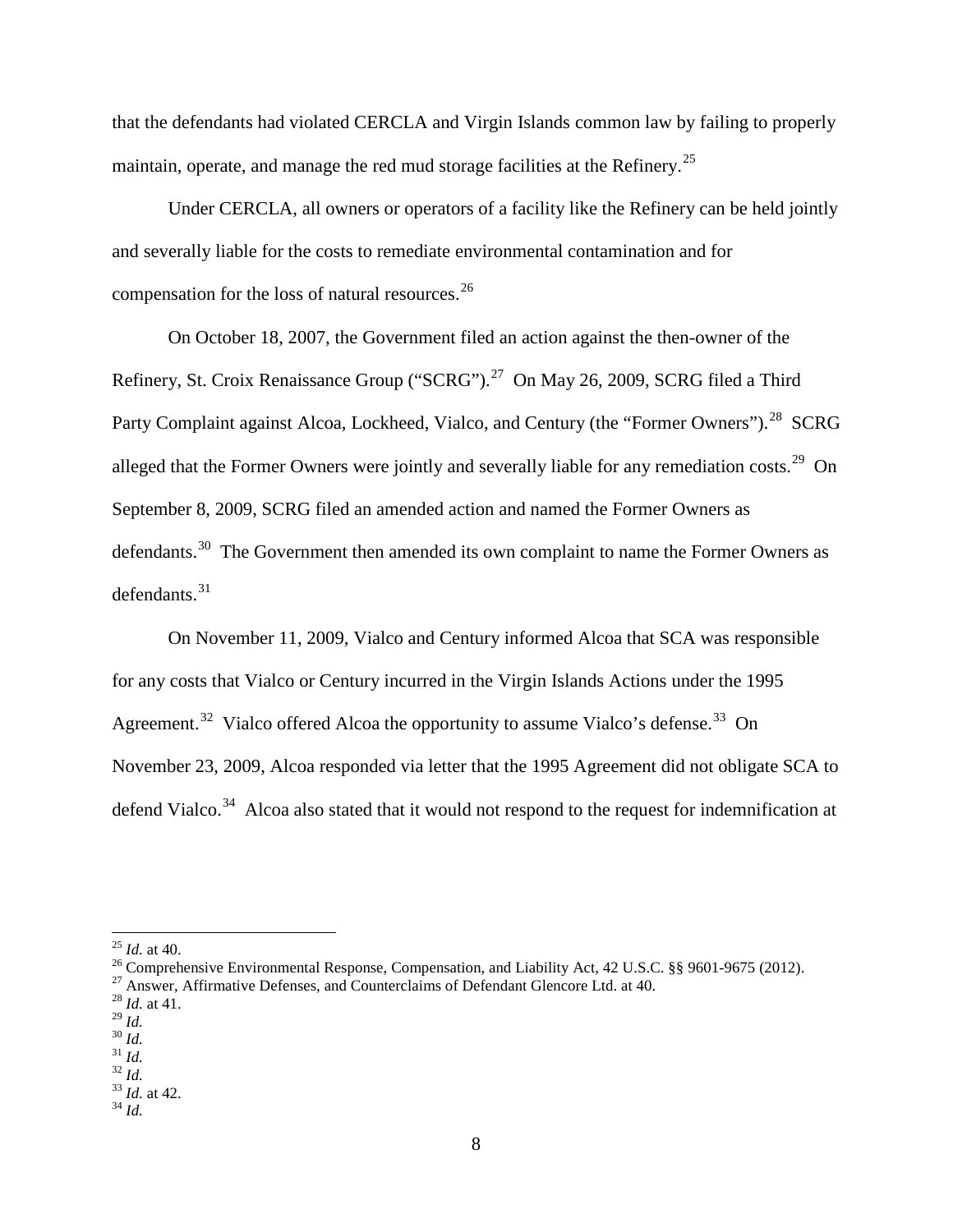that time.[35](#page-8-0) Vialco and Century incurred over \$4.3 million in expenses defending themselves in the Virgin Islands Actions.<sup>[36](#page-8-1)</sup>

In November 2011, Alcoa entered into a consent decree (the "Alcoa Consent Decree") with the Government.<sup>37</sup> Under the Alcoa Consent Decree, Alcoa agreed to remediate Area A in exchange for a complete release from the Government's claims.<sup>38</sup> Despite objections from Vialco and Lockheed, the court approved the Alcoa Consent Decree on February 13, 2012.[39](#page-8-4)

In February 2014, Lockheed sent Glencore a letter stating that the 1989 Agreement obligated Vialco to indemnify Lockheed for its costs in the Virgin Islands Actions and that Glencore guaranteed Vialco's obligations under the 1989 Agreement.<sup>40</sup> The same month, Glencore notified Alcoa of Vialco's indemnification claim.<sup>41</sup> Glencore told Alcoa that Vialco was an affiliate of Glencore, so Alcoa must indemnify Vialco under Article 8.3(3) of the 1995 Agreement.<sup>[42](#page-8-7)</sup> In April 2014, Glencore and Alcoa communicated several times about Glencore's indemnification claim and about a possible settlement.<sup>[43](#page-8-8)</sup> Glencore rejected Alcoa's request to become involved in settlement discussions with Lockheed and the Government.<sup>44</sup>

In June 2014, Vialco agreed to pay the Government \$625,000 in settlement of the Virgin Islands Action.<sup>[45](#page-8-10)</sup> The court entered a Consent Decree on July 21, 2014.<sup>[46](#page-8-11)</sup> In a July 16, 2014

<span id="page-8-3"></span><span id="page-8-2"></span>

<span id="page-8-1"></span><span id="page-8-0"></span>35 *Id.* 36 *Id.* 37 *Id.* at 43. 38 *Id.*

<span id="page-8-8"></span><span id="page-8-7"></span>

<span id="page-8-6"></span><span id="page-8-5"></span><span id="page-8-4"></span>40 *Id.* at 46.<br>
42 *Id.*<br>
43 *Id.* at 46-48.<br>
44 *Id.* at 46-47.<br>
45 *Id.* at 45.<br>
46 *Id.* at 47.

<span id="page-8-10"></span><span id="page-8-9"></span>

<span id="page-8-11"></span>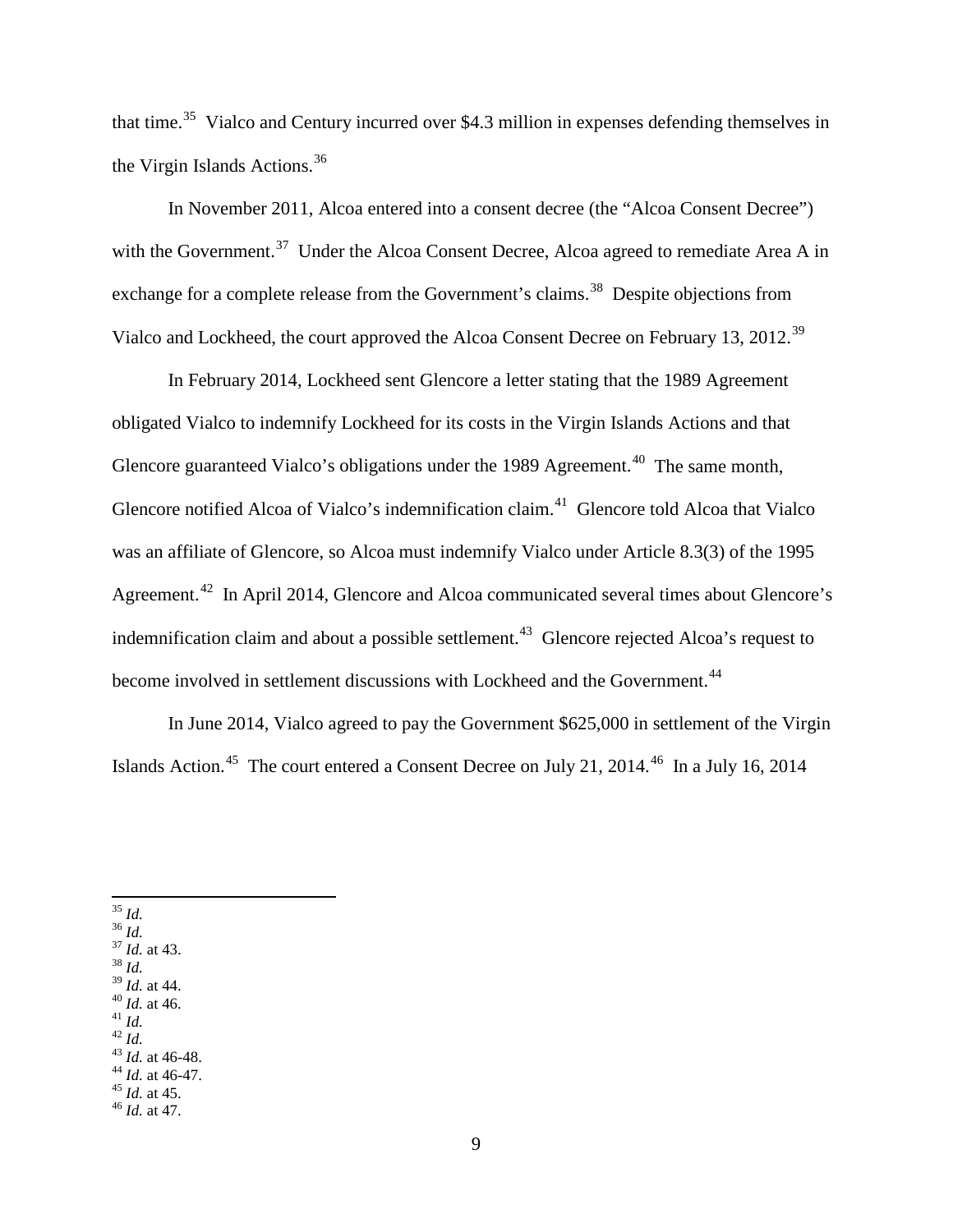letter. Vialco made an indemnity claim against Alcoa for  $$625,000.<sup>47</sup>$  Vialco has since assigned its rights to seek recovery to Glencore.<sup>[48](#page-9-1)</sup>

In the same settlement, Lockheed agreed to pay the Government \$20.75 million and to remediate Area B.[49](#page-9-2) Lockheed estimates the remediation will cost between \$35.35 million and \$75.75 million. $50$ 

# **C. THE NEW YORK ACTION**

On May 11, 2015, Lockheed filed a complaint (the "Lockheed Complaint") in the United States District Court of the Southern District of New York against Glencore, as Vialco's guarantor, to cover its costs and the expenses related to the remediation of Area B.<sup>51</sup> Lockheed seeks indemnification from Glencore under the 1989 Agreement. Lockheed asserts three claims for relief in the Lockheed Complaint: (i) breach of contractual obligations to indemnify under the 1989 Agreement;  $^{52}$  $^{52}$  $^{52}$  (ii) breach of contractual guarantee by Glencore of Vialco's indemnification obligations under the 1989 Agreement;  $5<sup>3</sup>$  and (iii) declaratory judgment with respect to the contractual indemnifications and the guarantee under the 1989 Agreement. [54](#page-9-7)

In the Lockheed Complaint, Lockheed alleges that Glencore must indemnify Lockheed under Article 10 of the 1989 Agreement, a provision that provides for indemnification for Pre-Closing Environmental Conditions.<sup>[55](#page-9-8)</sup> According to Lockheed, the environmental issues in the Virgin Islands Actions were "Pre-Closing Environmental Conditions" because the Virgin Island Actions "seek to redress soil and groundwater contamination at and emanating from the former

<span id="page-9-1"></span>

<span id="page-9-0"></span><sup>&</sup>lt;sup>47</sup> *Id.* at 45.<br><sup>48</sup> *Id.*  $\frac{49}{49}$  *Id.* at 47-48.

<span id="page-9-5"></span><span id="page-9-4"></span>

<span id="page-9-3"></span><span id="page-9-2"></span><sup>&</sup>lt;sup>50</sup> *Id.* at 48.<br>
<sup>51</sup> *Id.*<br>
<sup>52</sup> Complaint for Declaratory Judgment, Exhibit 2, Exhibit A  $\P$  63-71.<br>
<sup>53</sup> Id. at Exhibit 2, Exhibit A  $\P$  72-79.<br>
<sup>54</sup> Id. at Exhibit 2, Exhibit A  $\P$  80-85.<br>
<sup>55</sup> Id. at Exhibit 2, Exh

<span id="page-9-6"></span>

<span id="page-9-8"></span><span id="page-9-7"></span>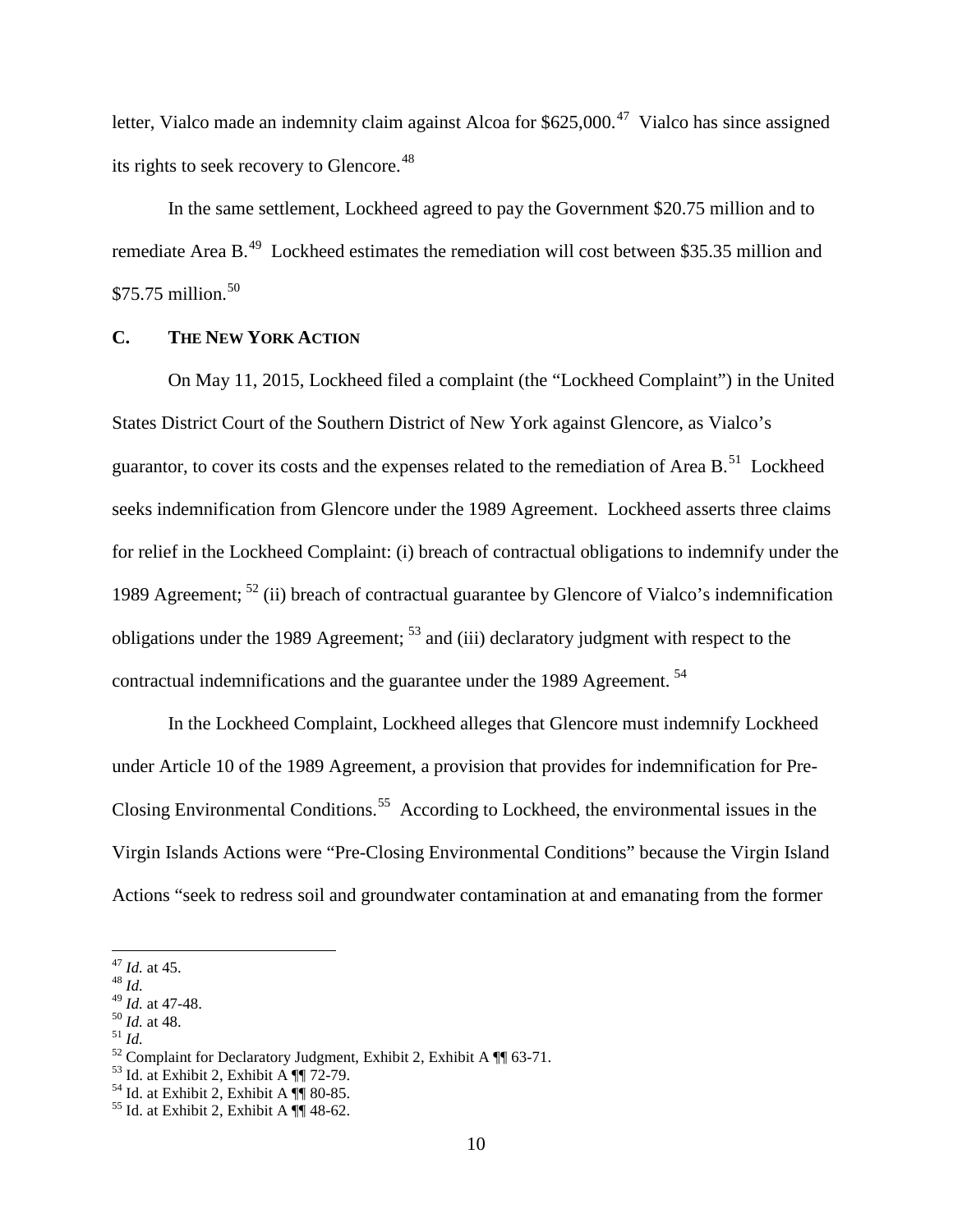Alumina Facility, particularly from the red mud storage Areas A and B that Martin Marietta and/or its predecessor used for disposal purposes during their operation of the Alumina Facility."[56](#page-10-0) 

The New York Action is clearly a civil action to enforce contractual rights under the 1989 Agreement. Lockheed relies entirely upon the 1989 Agreement and successor liability under that agreement for its claims against Glencore. Lockheed does not seek any type of indemnification or contribution rights under common law or under CERCLA.

Glencore notified Alcoa of the New York Action on May 12, 2015.<sup>[57](#page-10-1)</sup> Glencore told Alcoa that Alcoa had a duty to indemnify Glencore under Articles 10 and 16 of the 1995 Agreement.<sup>[58](#page-10-2)</sup>

### **D. THE DELAWARE ACTIONS**

Alcoa filed an action in the Delaware Court of Chancery on June 5, 2015, after receiving the May 12, 2015 letter from Glencore.<sup>[59](#page-10-3)</sup> Alcoa sought an injunction to prevent Glencore from bringing Alcoa into the New York Action because the 1995 Agreement provided a right to an exclusive Delaware forum.<sup>[60](#page-10-4)</sup> On July 20, 2015, Glencore filed a motion to dismiss and claimed that it had no intention of bringing Alcoa into the New York Action.<sup>61</sup> The case was dismissed without prejudice. $62$ 

<span id="page-10-2"></span><span id="page-10-1"></span>

<span id="page-10-0"></span><sup>&</sup>lt;sup>56</sup> *Id.*, Exhibit 2, Exhibit A ¶ 50.<br><sup>57</sup> *Id.* at 49.<br><sup>58</sup> Article 11 is an Indemnification provision, but Lockheed does not use it in its Complaint in the New York Action. <sup>59</sup> Complaint for Declaratory Judgment ¶ 8.<br><sup>60</sup> *Id.* ¶ 9.<br><sup>61</sup> *Id.* ¶ 9.<br><sup>62</sup> *Id.* ¶ 10

<span id="page-10-4"></span><span id="page-10-3"></span>

<span id="page-10-5"></span>

<span id="page-10-6"></span>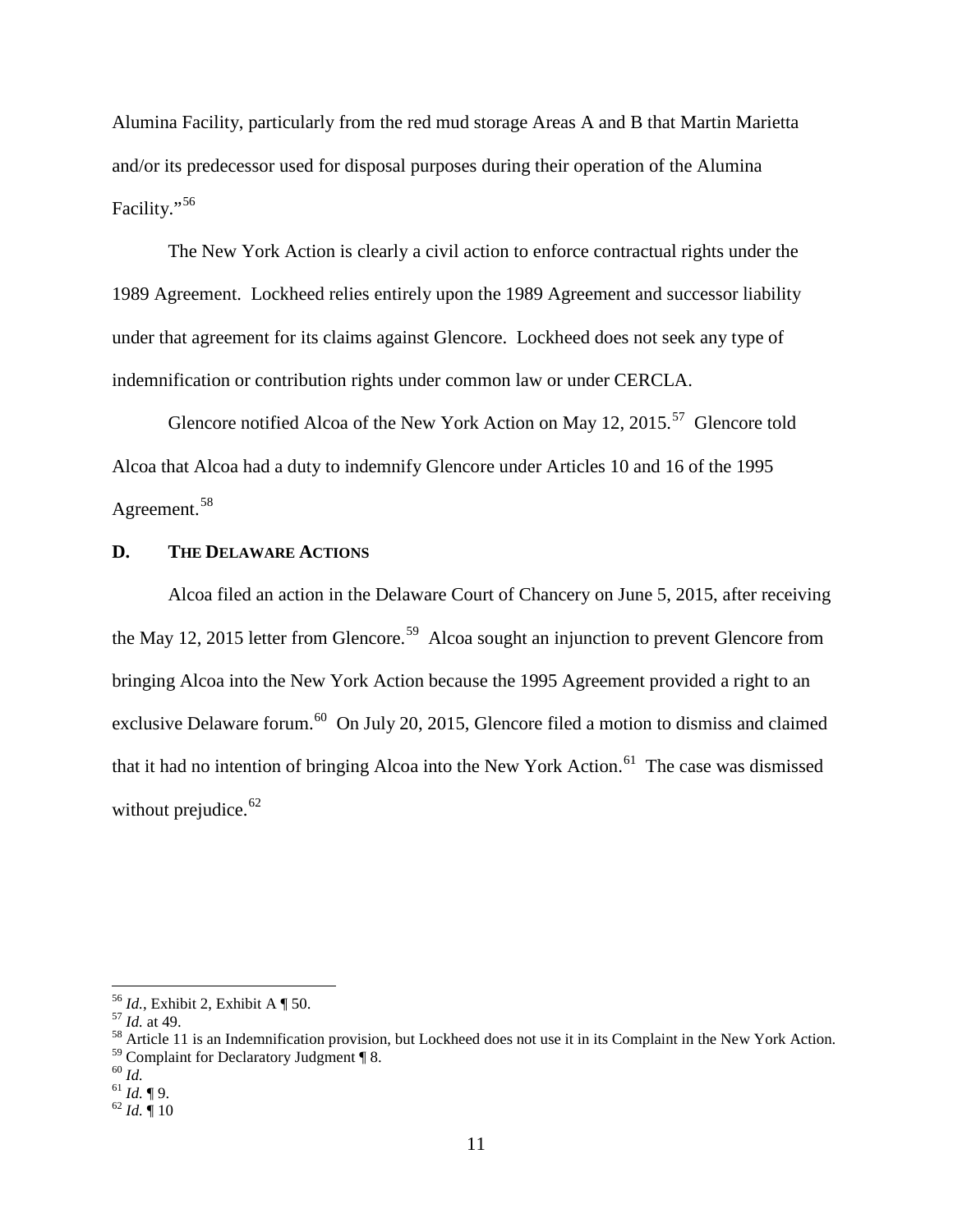Alcoa filed this action on August 6, 2015. Alcoa requested a declaration that Alcoa is not obligated to defend or indemnify Glencore in the New York Action under the 1995 Action.<sup>[63](#page-11-0)</sup> Alcoa also asked the Court to award attorneys' fees and costs.<sup>[64](#page-11-1)</sup>

In its Answer, Affirmative Defenses, and Counterclaims of Defendant Glencore Ltd., Glencore contends that Alcoa breached its obligation to be responsible for the bauxite residue and assume the liabilities.<sup>65</sup> Glencore also contends that Alcoa breached its obligation to indemnify Glencore.<sup>[66](#page-11-3)</sup> Finally, Glencore contends that it is entitled to declaratory judgments that Alcoa must cover the environmental costs and costs of the Bauxite residue storage facilities and that Alcoa must indemnify Glencore for the Lockheed Remediation, the New York Action fees, and the fees incurred while enforcing the 1995 Agreement.<sup>[67](#page-11-4)</sup>

#### **III. LEGAL STANDARD**

A party may move for judgment on the pleadings pursuant to Civil Rule 12(c).<sup>68</sup> In

determining a motion under Civil Rule 12(c) for judgment on the pleadings, the Court is required to view the facts pleaded and the inferences to be drawn from such facts in a light most favorable to the non-moving party.<sup>[69](#page-11-6)</sup> The Court must take the well-pleaded facts alleged in the complaint

<span id="page-11-2"></span><span id="page-11-1"></span>

<span id="page-11-0"></span><sup>&</sup>lt;sup>63</sup> *Id.*  $\P$  34-50.<br><sup>64</sup> *Id.*  $\P$  iii.<br><sup>65</sup> Answer, Affirmative Defenses, and Counterclaims of Defendant Glencore Ltd. at 50-55.<br><sup>66</sup> *Id.* at 55-60.<br><sup>67</sup> *Id.* at 60-69.<br><sup>68</sup> Civil Rule 12(c) provides:

<span id="page-11-3"></span>

<span id="page-11-4"></span>

<span id="page-11-5"></span>

*Motion for judgment on the pleadings*. -- After the pleadings are closed but within such time as not to delay the trial, any party may move for judgment on the pleadings. If, on a motion for judgment on the pleadings, matters outside the pleadings are presented to and not excluded by the Court, the motion shall be treated as one for summary judgment and disposed of as provided in Rule 56, and all parties shall be given reasonable opportunity to present all material made pertinent to such a motion by Rule 56.

Del. Super. Civ. R. 12(c).

<span id="page-11-6"></span><sup>69</sup> *See Desert Equities, Inc. v. Morgan Stanley Leveraged Equity Fund, II, L.P.*, 624 A.2d 1199, 1205 (Del. 1993); *see also Warner Commc'ns, Inc. v. Chris–Craft Indus., Inc.*, 583 A.2d 962, 965 (Del. Super.), *aff'd without opinion*, 567 A.2d 419 (Del. 1989).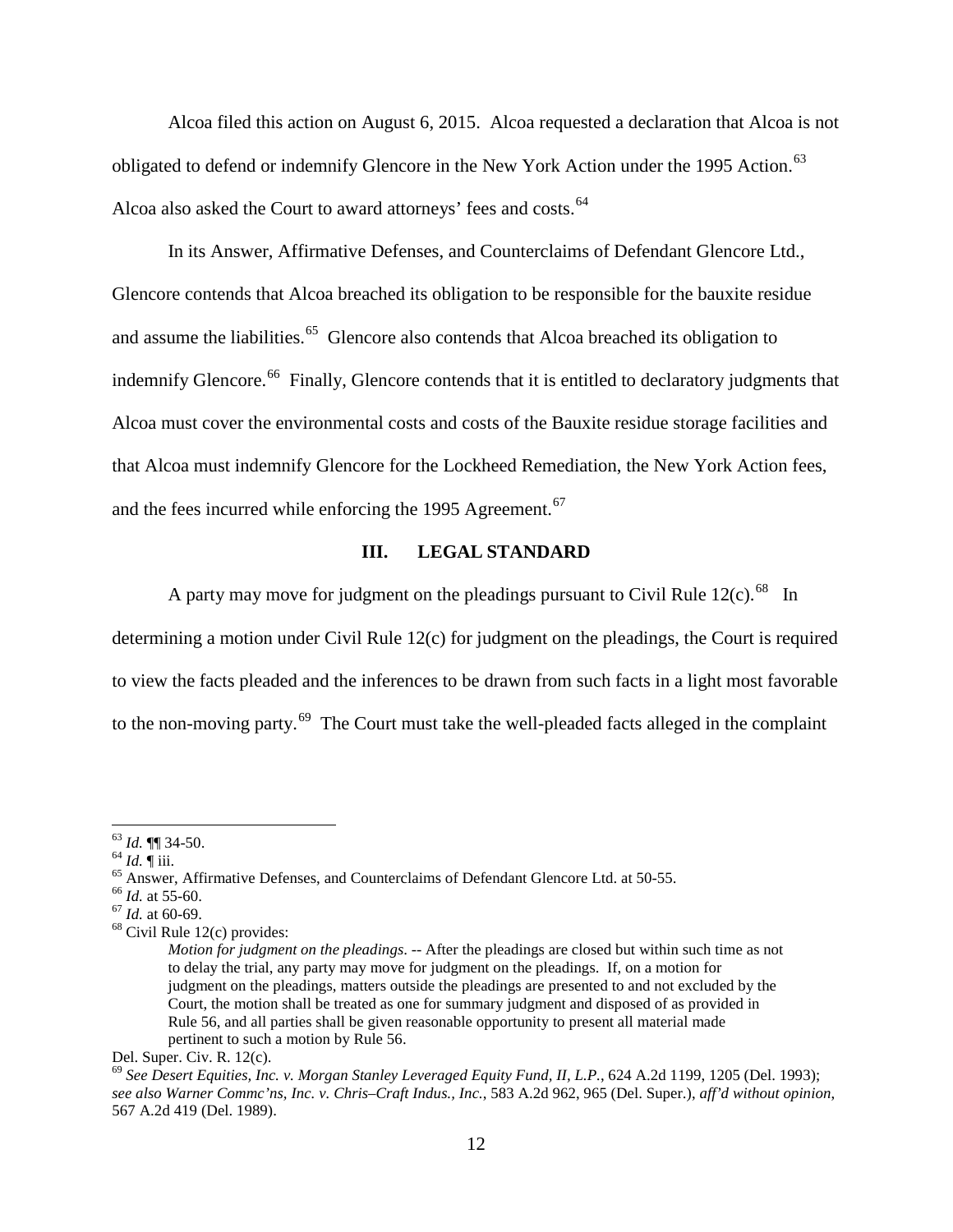as admitted.<sup>[70](#page-12-0)</sup> When considering a motion under Civil Rule 12(c), the Court also assumes the truthfulness of all well-plead allegations of fact in the complaint.<sup>71</sup> The Court must, therefore, accord plaintiffs opposing a Rule 12(c) motion the same benefits as a plaintiff defending a motion under Civil Rule 12(b)(6).<sup>72</sup> The Court may grant a motion for judgment on the pleadings only when no material issue of fact exists and the movant is entitled to judgment as a matter of law.<sup>[73](#page-12-3)</sup>

#### **IV. DISCUSSION**

#### **A. INDEMNIFICATION OF THE NEW YORK ACTION**

The Complaint and the Counterclaims all seek relief through the interpretation and application of the terms of the 1995 Agreement. Under Delaware law, the Court generally interprets a contract as a matter of law.<sup>[74](#page-12-4)</sup> The Court may interpret an unambiguous contract as a matter of law by giving clear and unambiguous terms their plain and ordinary meaning.<sup>75</sup> An ambiguity exists where a term has more than one interpretation.<sup>[76](#page-12-6)</sup>

The Court has reviewed the 1995 Agreement. In addition, the Court has been guided by the well-drafted papers filed by the parties in this civil action and the helpful arguments of counsel at the various hearings held by the Court. The Court has determined that the 1995 Agreement is unambiguous on the issues raised in this civil action. Because the 1995 Agreement is unambiguous, the Court may give the 1995 Agreement its ordinary meaning in coming to its decisions. [77](#page-12-7)

<span id="page-12-1"></span>

<span id="page-12-2"></span>

<span id="page-12-0"></span><sup>&</sup>lt;sup>70</sup> See Desert Equities, Inc., 624 A.2d at 1205; Warner Commc'ns, Inc., 583 A.2d at 965.<br>
<sup>71</sup> See McMillan, 768 A.2d at 500.<br>
<sup>72</sup> Id.<br>
<sup>73</sup> See Desert Equities, Inc., 624 A.2d at 1205; Warner Commc'ns, Inc., 583 A.2d a

<span id="page-12-4"></span><span id="page-12-3"></span>

<span id="page-12-6"></span><span id="page-12-5"></span>

<span id="page-12-7"></span>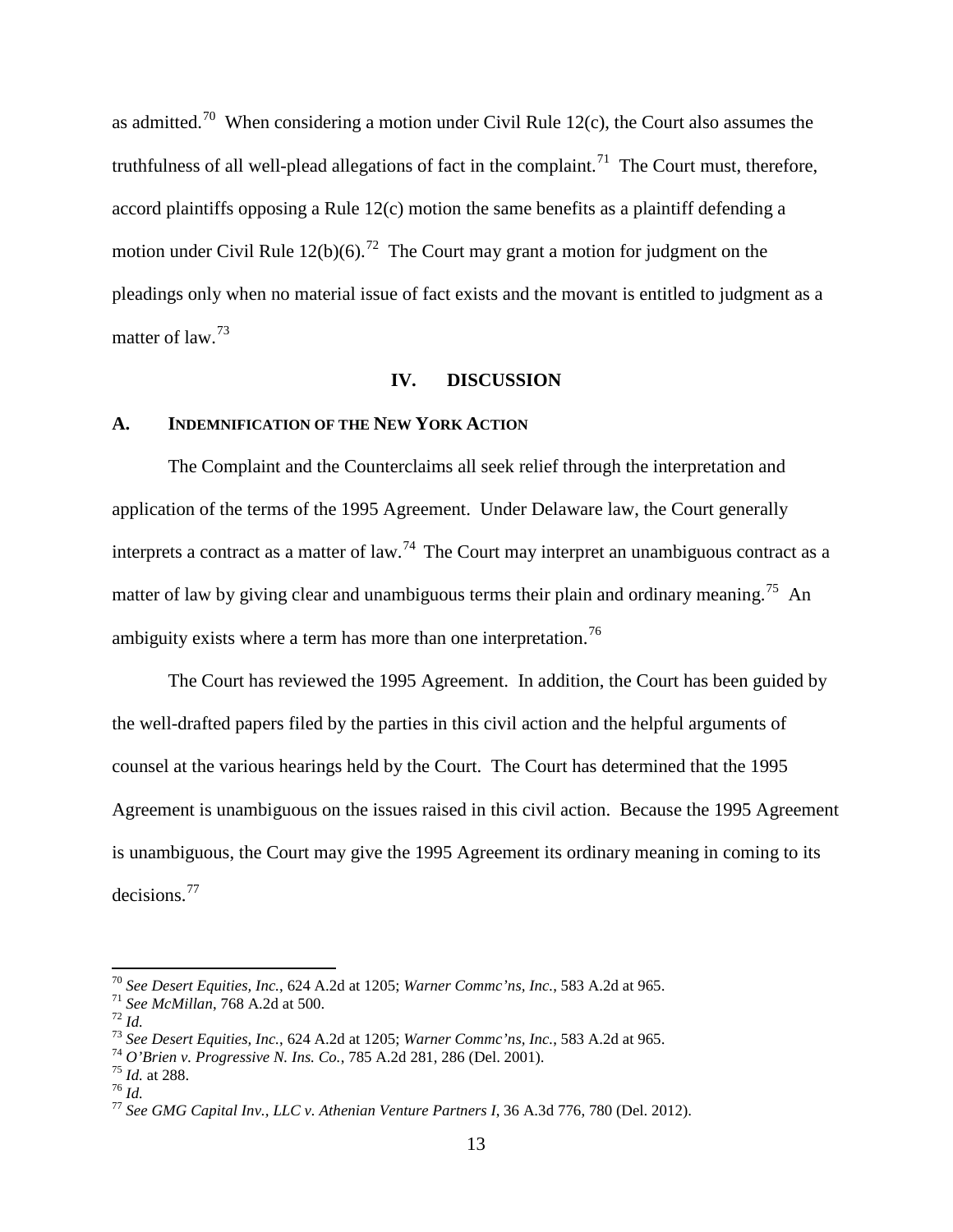The next question is how to characterize the Virgin Islands Actions, the New York Action, and the present action. The Virgin Islands Actions involved environmental conditions the problems caused by the storage of the red mud. The Virgin Island Actions were brought by governmental agencies in the Virgin Islands (*e.g.*, the Virgin Island's Department of Natural Resources) against various entities under CERCLA. The New York Action is a contract dispute that arose out of the Virgin Island Actions. In the New York Action, Lockheed is seeking to assert various contractual rights it believes it has under the 1989 Agreement against Glencore for Lockheed's settlement in the Virgin Islands Actions. The gravamen of this civil action is whether Alcoa has to indemnify Glencore under the 1995 Agreement with respect to liability that may arise in connection with the New York Action.

Glencore wants the Court to look at this civil action as a case about Pre-Closing Environmental Conditions so that Article 8.3 will apply. Alcoa, on the other hand, wants the Court to approach this action as a case about assumed liabilities under Article 2.1, arguing that Alcoa did not assume Glencore's liabilities under the 1989 Agreement.

It is true that Alcoa might have had a duty to indemnify Glencore for pre-closing environmental conditions if the costs of the red mud contamination were at issue in this action – *e.g.*, liability that might arise in connection with the Counterclaims' Counts 1, 4, 5, 7, and 11. The problem with applying Article 8.3 in this case, however, is that this civil action is about contractual liability – Alcoa's responsibility to indemnify Glencore for Glencore's contractual liability to Lockheed under the 1989 Agreement.

Excluding certain of the claims asserted in the Counterclaims, the Court sees this civil action as relating to what contractual obligations Alcoa agreed (i) to assume under Article 2 or (ii) to indemnify Glencore under Article 7.3. Alcoa initiated this civil action to obtain a

14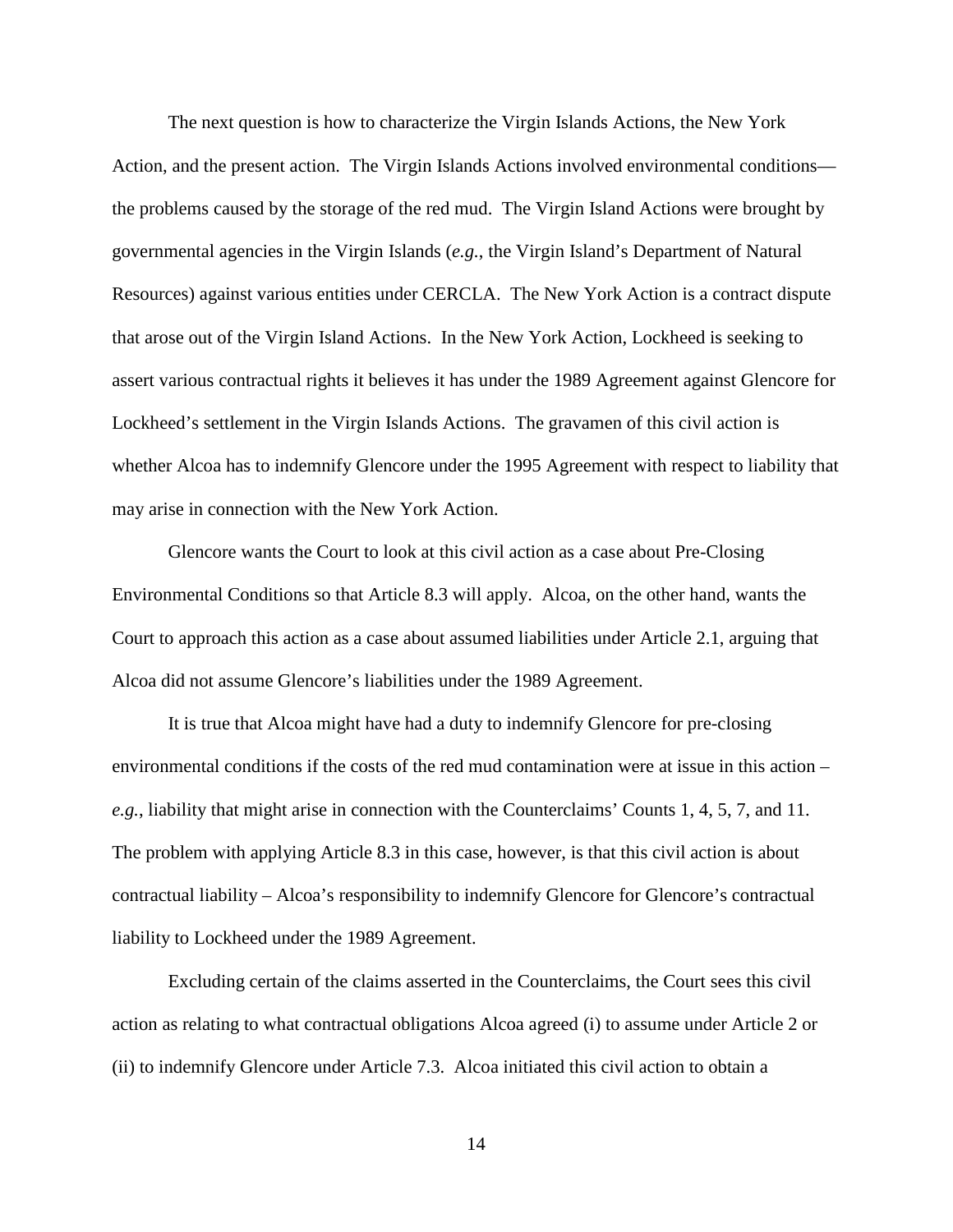declaration that Alcoa is not obligated under the 1995 Agreement to indemnify Glencore in connection with the New York Action. In the New York Action, Lockheed seeks to enforce certain contractual indemnification rights against Glencore under the 1989 Agreement.

Delaware courts will enforce a contract in which one party agrees to indemnify another party.<sup>[78](#page-14-0)</sup> When doing so, Delaware courts construe indemnification agreements strictly against the indemnitee, and do not permit enforcement of broad or ambiguous indemnity provisions.<sup>[79](#page-14-1)</sup> Moreover, the interpretation of indemnification provisions cannot contradict the plain text of the agreement or logic of the transaction.<sup>80</sup> Applying these general principles, the Court holds that for Alcoa to be liable for the New York Action, Alcoa would have had to specifically assume the liabilities for the 1989 Agreement in the 1995 Agreement in Article 2, or the indemnification clause in Articles 7.3 or 8.3 should have referenced the assumption of "contractual liability" or the 1989 Agreement.

While the Court (and the parties) have not discovered any Delaware authority directly on point, the Court is comfortable with the reasoning utilized by the United States Court of Appeals for the Third Circuit. In *Beloit Power Systems, Inc. v. Hess Oil Virgin Islands Corporation*, the Third Circuit held that a contract must contain "an unequivocal undertaking by an indemnitor to assume contractual liability undertaken by its indemnitee."<sup>[81](#page-14-3)</sup> The indemnification clause "must" clearly and unambiguously express such an intention" through "specific language that clearly manifest[s] such an intent."<sup>[82](#page-14-4)</sup>

For example, an indemnification clause that "hold[s] [the indemnitee] harmless from and against any and all loss, damage, injury liability and claims against [the indemnitee]" is not

<span id="page-14-2"></span><span id="page-14-1"></span>

<span id="page-14-0"></span><sup>&</sup>lt;sup>78</sup> See, e.g., All-State Investigation & Sec. Agency, Inc. v. Turner Constr. Co., 301 A.2d 273 (Del. 1972).<br><sup>79</sup> See, e.g., James v. Getty Oil Co. (Eastern Operations), 472 A.2d 33, 37 (Del. Super. 1983).<br><sup>80</sup> See Winsha

<span id="page-14-4"></span><span id="page-14-3"></span>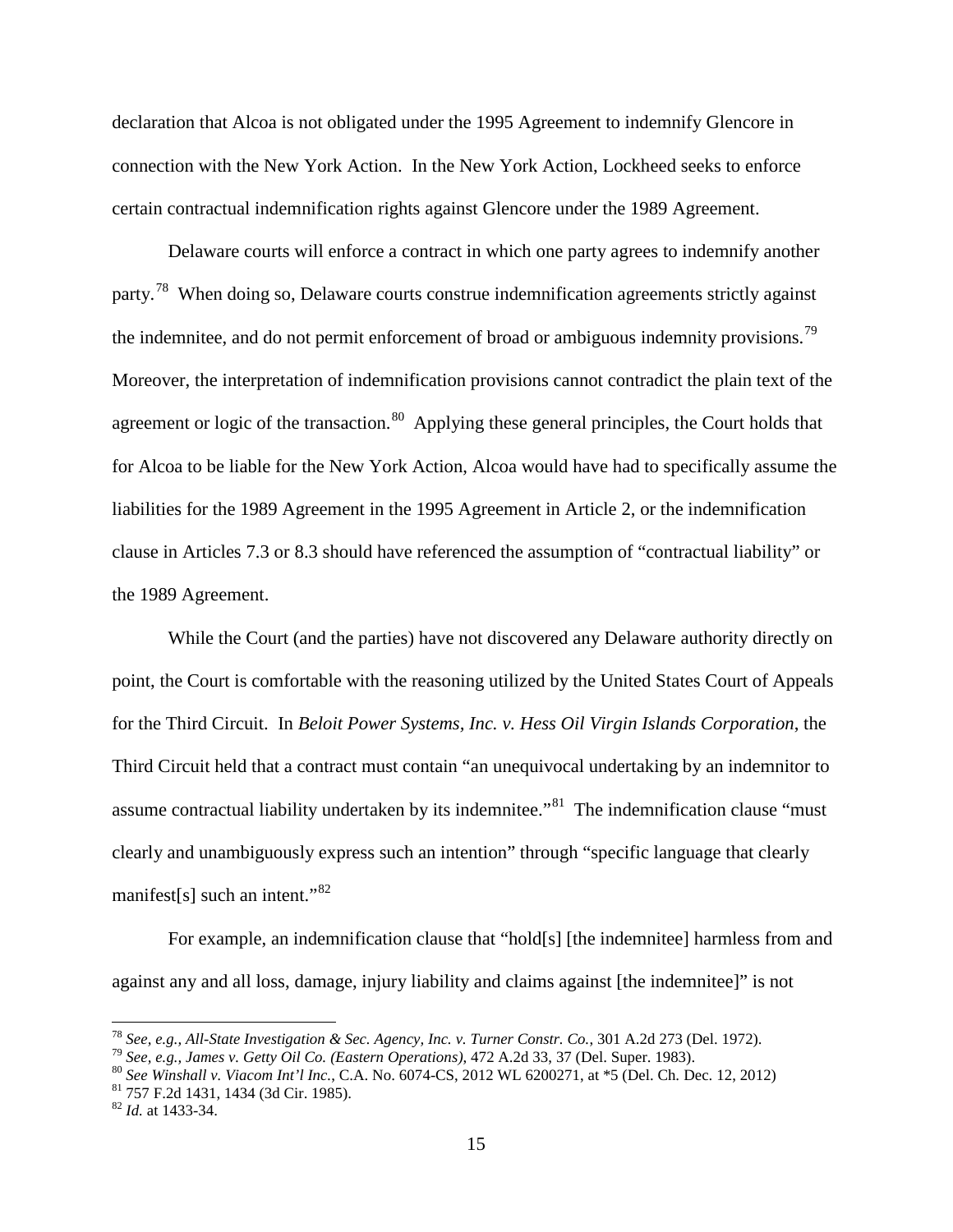sufficiently specific to demonstrate "an unequivocal undertaking" of the indemnitee's contractual liability.[83](#page-15-0) An indemnification clause that *does* specifically assume certain contractual liability is in *Willey v. Minnesota Mining & Manufacturing Company. v. Haverstick-Borthwick Company*: "The subcontractor agrees to be bound by the terms of the aforesaid principal contract, as far as applicable to this subcontract, and to assume toward the general contractor all the obligations and responsibilities that the general contractor, by those documents, assumes toward the owner."<sup>84</sup>

Applying the Third Circuit's reasoning in *Beloit*, the Court finds that the plain text of the 1995 Agreement does not contain an unequivocal undertaking of the contractual liability arising from the 1989 Agreement. Unlike the indemnification clause in *Willey*, the 1995 Agreement does not specifically identify the 1989 Agreement as a contract whose obligations and responsibilities Alcoa assumes.<sup>[85](#page-15-2)</sup> Because the 1989 Agreement is not specifically assumed, the Court cannot find that Alcoa has a duty to indemnify Glencore in the New York Action.

The sale of the Refinery and its assets and liabilities was a major transaction – the cash consideration for the transaction is  $$60,000,000$  USD.<sup>86</sup> The 1995 Agreement sets forth the allocation of assets and liabilities in a manner that is logical considering the responsibilities of the SCA and Vialco *vis a vis* the Refinery after July 19, 1995. The Court also notes that it is unlikely that sophisticated parties like SCA and Vialco did not consider the 1989 Agreement when they negotiated the 1995 Agreement. This is true because many other outstanding contracts were considered and dealt with in the 1995 Agreement.<sup>87</sup> If SCA and Vialco wanted

<span id="page-15-3"></span><span id="page-15-2"></span>

<span id="page-15-4"></span>

<span id="page-15-1"></span><span id="page-15-0"></span><sup>&</sup>lt;sup>83</sup> *Id.*<br><sup>84</sup> 755 F.2d 315, 318-19, 324 (3d Cir. 1985); *see also Beloit*, 757 F.2d at 1434.<br><sup>85</sup> *See* Acquisition Agreement at Articles 2.1, 7.3 and 8.3.<br><sup>86</sup> *Id.* at Article 2.2(a).<br><sup>87</sup> *See*, *e.g., id.* at Articl between Alesa Alusuisse Engineering Ltd. and [Vialco] dated July 9, 1993 (other than any claim that [SCA] has not performed its obligations under that agreement following the closing date)."); *id.* at Ex. B.2 ("The liabilities and obligations of [Vialco] under the executory portion of any assigned contract or agreement referred to on Exhibit A to the Agreement, excluding amounts due and owing or in dispute as of the Closing Date.").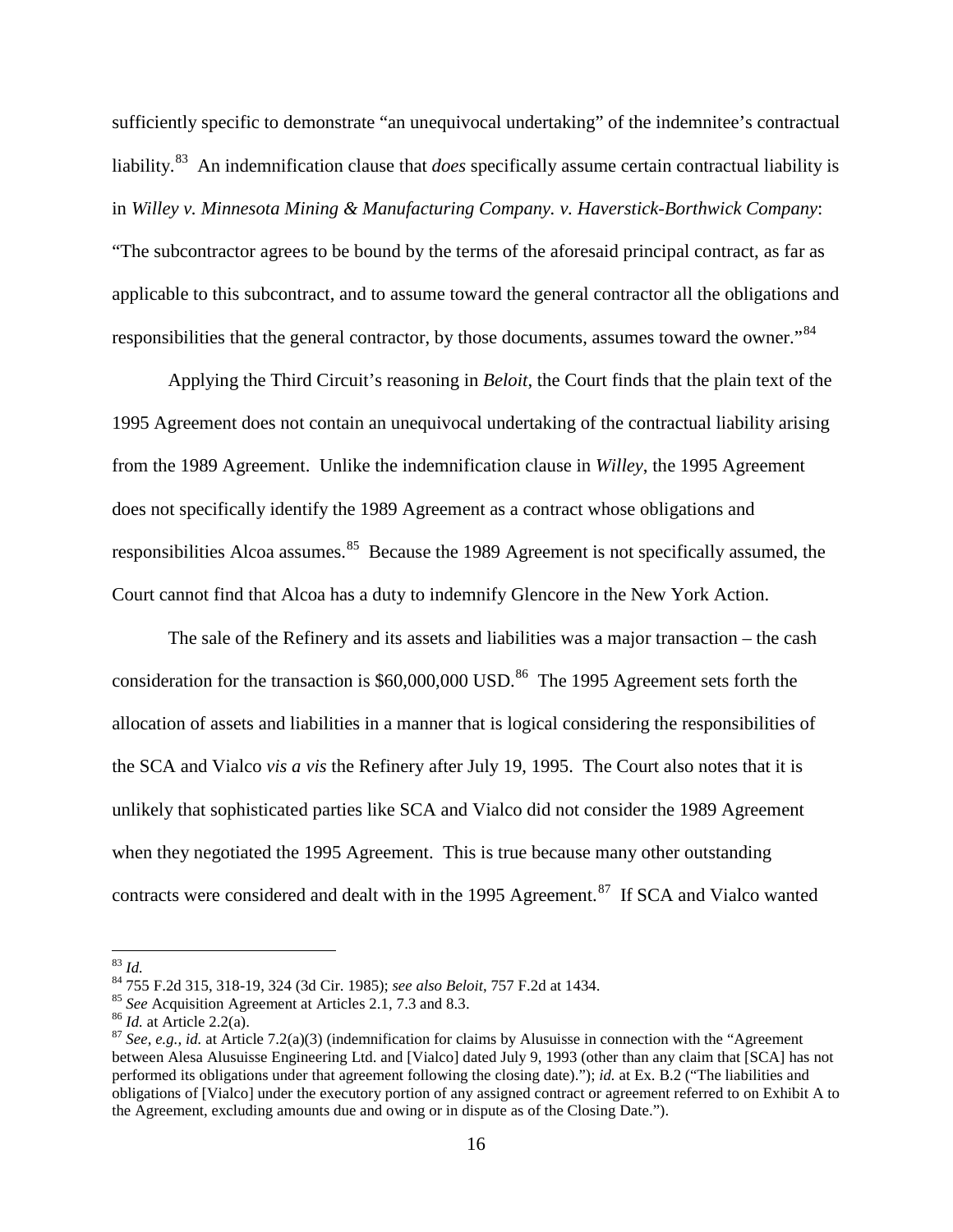SCA to indemnify Vialco for claims under the 1989 Agreement, then the parties would have listed it as an assumed contract in the 1995 Agreement. Instead, SCA assumed contractual obligations for contracts in Article 2 and Exhibits A and B of the 1995 Agreement. The 1989 Agreement is not specifically listed among the contracts assumed in Exhibits A or B.

#### **B. COUNTERCLAIMS**

Counts 2, 3, 6, 8, 9, 10, and  $11^{88}$  $11^{88}$  $11^{88}$  are related to the indemnification of the New York Action that is discussed above. The Court has determined that Alcoa does not have a duty to indemnify Glencore under the 1995 Agreement for the New York Action. As such, the Court must deny Glencore's Motion for judgment on the pleadings as to Counts 2, 3, 6, 8, 9, and 10.

Counts 1, 4, 5, 7, and 11 are related to the indemnification of Vialco in the Virgin Islands Actions. This requires the Court to do a separate analysis of whether Alcoa should have indemnified Vialco under the 1995 Agreement. This issue turns on the interpretation of Article 8.3(3). The Court needs to know whether the environmental conditions in the Virgin Islands Actions were Pre-Closing Environmental Conditions and whether Vialco caused the condition by improperly storing materials. These claims require a finding of fact, so these claims are not ripe for relief under Civil Rule 12(c). Given the way both parties have litigated this civil action to date, however, the issue may be one for summary judgment after some record has been developed.

<span id="page-16-0"></span><sup>&</sup>lt;sup>88</sup> Counterclaim Count 11 is for the fees incurred in enforcing the 1995 Agreement, so it related to the New York Action and to Glencore's expenses the Virgin Islands Actions.